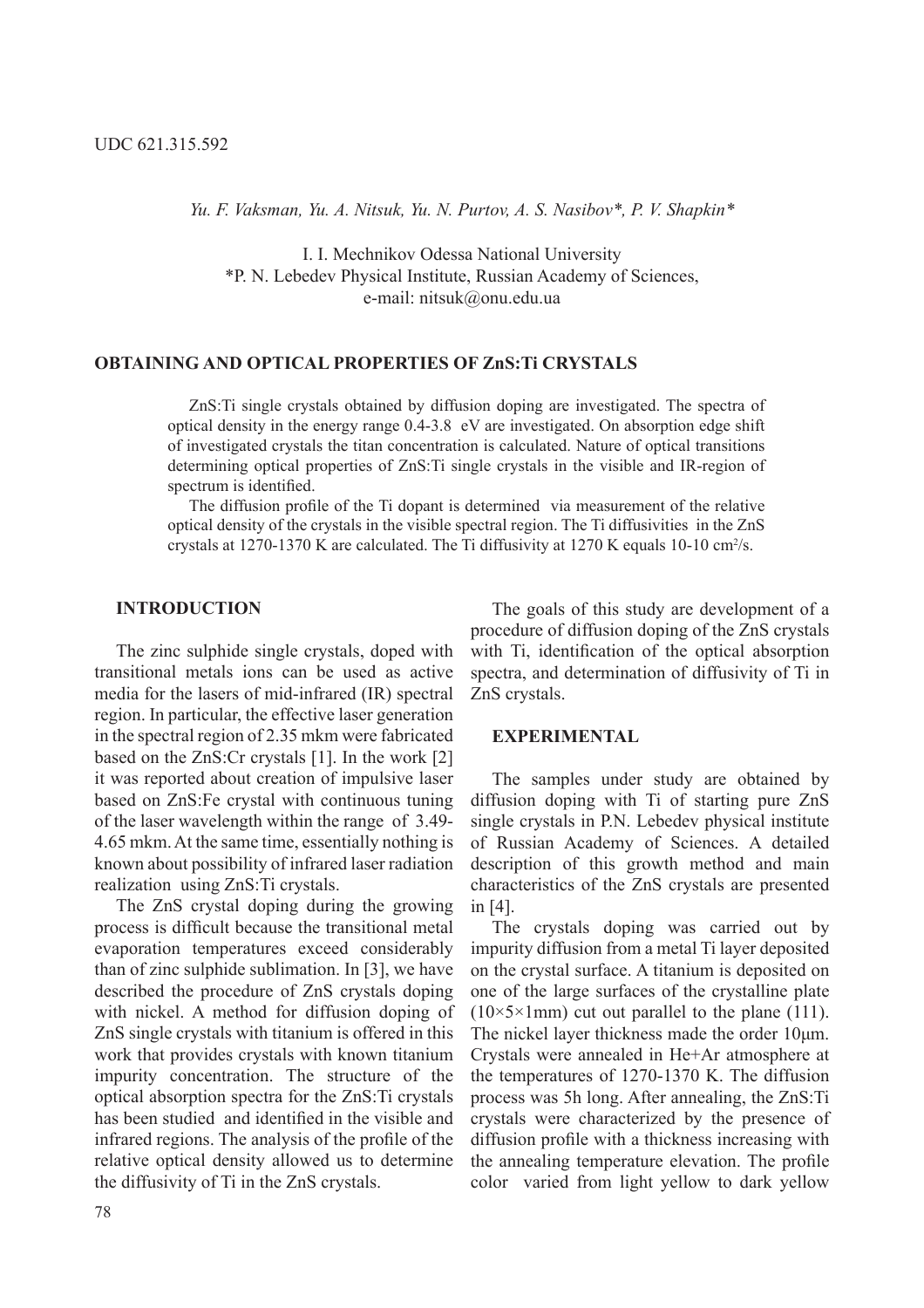as the temperature increases, in contrast with colourless undoped crystals.

Diffusion of Ti was performed under conditions in which the impurity concentration in the source remained virtually constant. In this case, the remained virtually constant. In this case, the solution of Fick's diffusion equation for the onedimensional diffusion has the form  $\mathcal{L}$ 

$$
\tilde{N}(x,t) = C_0 \left( 1 - erf \frac{x}{\sqrt{4Dt}} \right), \tag{1}
$$

where  $C_0$  is the activator concentration at the surface and the symbol "*erf*" denotes the error function (the Gaussian function). The optical density  $D^*$  spectra were measured using a MDR- $6$  monochromator with 1200,  $600$ , and 325 grooves/mm diffraction grates. The first grate was used to analyze the absorption spectra in the 3.8-1.6 eV photon energy range, the second, in the 1.6-0.6 eV one, and third, in the  $0.6$ - $0.4$  eV one. A FEU-100 photomultiplier was used as a light flow receiver in the visible spectral region, while FR-1P photoresistor working in the alternating current mode in the IR region. The optical density spectra were measured at 77 and 300 K.  $\frac{1}{2}$  to a spectral spectral spectral spectral spectral spectral spectral spectral spectral spectral spectral spectral spectral spectral spectral spectral spectral spectral spectral spectral spectral spectral spectral  $J<sub>2</sub>$ id third, in the  $0.6$ - $0.4$  eV one.

When measuring the diffusion profile of the Ti impurity, a thin plate of the crystal (0.2–0.4 mm) was cleaved in the plane parallel to the direction of the diffusion flux. The measurement of the profile of optical density of the Ti-doped crystals was performed using an MF-2 microphotometer. This device allowed us to measure the magnitude of optical density with a step of  $10 \mu m$  in the direction of the diffusion flux. In this case, the integrated optical density was measured in the spectral range of 2.8–2.4 eV.

## **ANALYSIS OF OPTICAL DENSITY SPECTRA**

The spectra of optical density of undoped ZnS crystals at 77K are feature an absorption edge with energy of  $3.75 \text{ eV}$  (Fig. 1, curve 1). In the with energy of  $5.75$  eV (Fig. 1, curve 1). In the range 0.40-3.6 eV, no features of the absorption spectra of undoped crystals are found.

Doping of crystals with titanium leads in the absorption edge shift towards lower energies (Fig. 1, curves 2-3). The shift value increases with annealing temperature and is due to the interimpurity Coulomb interaction. The band gap width variation  $\Delta E_g$  (in meV) as a function of impurity concentration depending on concentration of introduced impurities is determined in [5] by the



Fig. 1. **Spectra of optical density of ZnS (1)** and ZnS: Ti samples 3 (2) and 4 (3)  $\overline{d}$ 

Table 1.

**Optical characteristics of ZnS:Ti crystals in the absorption edge region**

| Sam-<br>ple<br>No | Type of the crystal            | $E_{g'}$<br>eV | $\Delta\!E_{\textrm{g}},$<br>meV | $\text{cm}^{\text{-3}}$ |
|-------------------|--------------------------------|----------------|----------------------------------|-------------------------|
|                   | ZnS starting                   | 3.75           |                                  |                         |
| 2                 | ZnS:Ti,<br>annealing 1270 K    | 3.69           | 60                               | $5.10^{18}$             |
| 3                 | $ZnS$ :Ti.<br>annealing 1320 K | 3.65           | 100                              | $2.10^{19}$             |
| 4                 | $ZnS$ :Ti.<br>annealing 1370 K | 3.62           | 130                              | $5\cdot10^{19}$         |

relation:

$$
\Delta E_g = 2 \cdot 10^5 \left(\frac{3}{\pi}\right)^{1/3} \frac{eN^{1/3}}{4\pi \varepsilon_0 \varepsilon_s},\tag{2}
$$

where *e* is electron charge, *N*, impurity concentration in cm<sup>-3</sup>,  $e_s = 8.3$  is ZnS dielectric constant,  $e_0$ , electric constant. The titanium concentration in the studied crystals was calculated from band gap width changing (see Table 1). The maximum Ti concentration  $(5.10^{19} \text{ cm}^3)$  for the crystals annealed at 1370 K.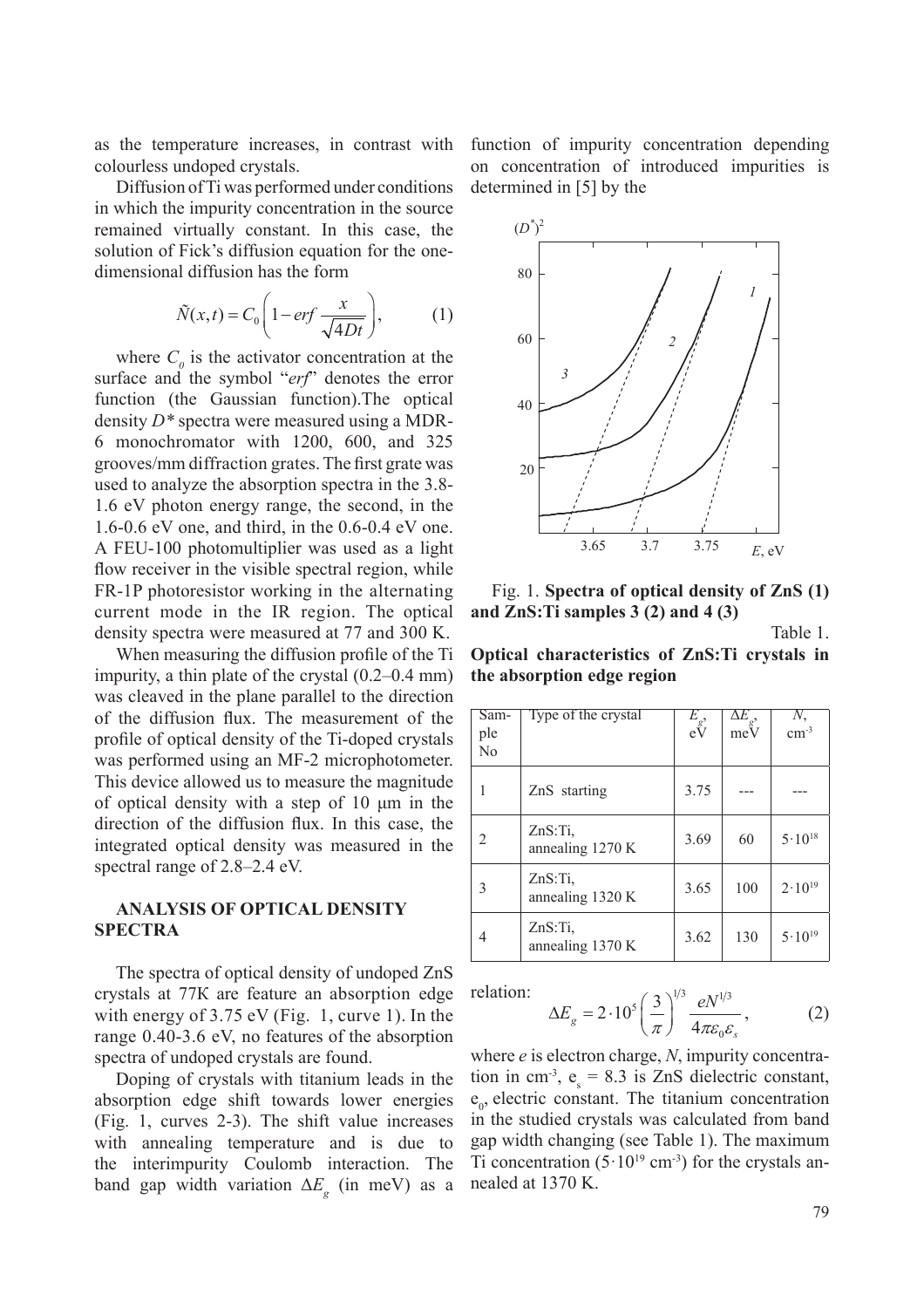In the visible spectral region, the spectra of the optical density of the ZnS:Ti crystals involve a series of poorly resolved lines (Fig. 2). The absorption of the light in this region increases as the titanium concentration. In the absorption spectrum of the lightly-doped ZnS:Ti crystals obtained at 1270 K, nine absorption lines can be distinguished, namely, at 1.58, 1.72, 2.0, 2.13, 2.37, 2.52, 2.75, 2.85 and 3.26 eV(Fig. 2, curve 1).



Fig. 2. **Spectra of optical density of ZnS:Ti** crystals in the visible region. Samples (1) 2 and  $(2)$  3 200.<br>. .

As the doping level increased, the location of the lines at 1.58, 2.0, 2.13, 2.37, 2.52, 2.75, 2.85 eV remained unchanged (Fig. 2, curve 2). Studies of optical density in the temperature range 77-300 K showed that the location of these lines remained unchanged. Such conduct is characteristic for the absorption lines conditioned by the optical transitions of electrons within the impurity ion limits [6]. In the Table 2, the energies of optical transitions in the limits of the Ti<sup>2+</sup> ion and their identification are given. This table is constructed based on our experimental results and our calculations of the Ti<sup>2+</sup> ion energy states in ZnS lattice performed on the Tanabe-Sugano diagrams [7]. It is achieved the best accordance of experiment and theory at the parameters of the crystalline field of  $\Delta = 3800$  cm<sup>-1</sup> and  $B = 770$  cm<sup>-1</sup>. Values of  $\Delta$  and *B* parameters correspond with the results of the calculations performed in [8]. ines at 1.58, 2.0, 2.

|                                                    |  |  | Table 2. |
|----------------------------------------------------|--|--|----------|
| Optical transitions in the limits of $Ti^{2+}$ ion |  |  |          |

| Line<br>no.    | $E_{\text{exp}}$ , eV | $E_{\text{calc}}$ , eV | Transition                                                                   |
|----------------|-----------------------|------------------------|------------------------------------------------------------------------------|
| $\mathbf{1}$ . | 3.26                  |                        | ${}^3A,(F)+hv \rightarrow {}^2E(D)+e_{c,b}.$                                 |
| 2.             | 2.85                  | 2.87                   | $^3A$ , $(F)$ $\mathbb{Q}$ <sup>1</sup> $T$ <sub>,</sub> $(G)$               |
| 3.             | 2.75                  | 2.76                   | $^3A,(F)\mathcal{D}/E(G)$                                                    |
| $\overline{4}$ | 2.52                  | 2.55                   | $^3A$ , $(F)$ $\mathbb{Q}$ <sup>1</sup> $T$ <sub>,</sub> $(G)$               |
| 5.             | 2.37                  | 2.39                   | ${}^3A,(F) \rightarrow {}^1A,(G)$                                            |
| 6.             | 2.13                  | 2.10                   | ${}^3A,(F) \rightarrow {}^3T,(P)$                                            |
| 7.             | 2.0                   | 1.98                   | $^3A,(F)\mathbb{Q}^1T,(D)$                                                   |
| 8.             | 1.72                  | 1.72[8]                | $E(D)$ +hv $\rightarrow$ <sup>3</sup> $A_2(F)$ +e <sup>+</sup> <sub>vb</sub> |
| 9.             | 1.58                  | 1.55                   | $^3A$ , $(F)$ $\mathcal{D}'E(D)$                                             |
| 10.            | 0.78                  | 0.77                   | ${}^3A,(F) \rightarrow {}^3T,(F)$                                            |
| 11.            | 0.48                  | 0.47                   | ${}^3A,(F) \rightarrow {}^3T,(F)$                                            |

It is established that the 3.26 eV line  $(I_1$ -line) change their position under variations in the Ti concentration.  $I_1$ -line shift towards lower energies at 40 meV with the increase of titan concentration from  $5.10^{18}$  cm<sup>-3</sup> to  $2.10^{19}$  cm<sup>-3</sup> (Fig 2, curve 2). Such shift corresponds to the concentration change of zinc sulfide band gap width by titan doping (see Table 1). At the increase of crystals temperature from 77 to 300 K  $I_1$ -line shift towards lower energies at 110 meV. Such shift corresponds to the temperature change of zinc sulfide band gap. Thus, the  $I_1$ -line absorption can be conditioned by  $Ti<sup>2+</sup>$  ion photoionization

$$
Ti^{2+} + h\nu \rightarrow Ti^{3+} + e_{c.b.} \tag{3}
$$

This is also confirmed by a photoconductivity presence in this region.

The behavior of the absorption line at 1.72 eV  $(I_2$ -line) is identical to the behavior of the  $I_1$ line.  $I_2$ -line also shift towards lower energies at 40 meV with the increase of titan concentration from  $5.10^{18}$  cm<sup>-3</sup> to  $2.10^{19}$  cm<sup>-3</sup> (Fig. 2, curve 2). At the increase of crystals temperature from 77 to 300 K *I 2* -line shift towards lower energies at 110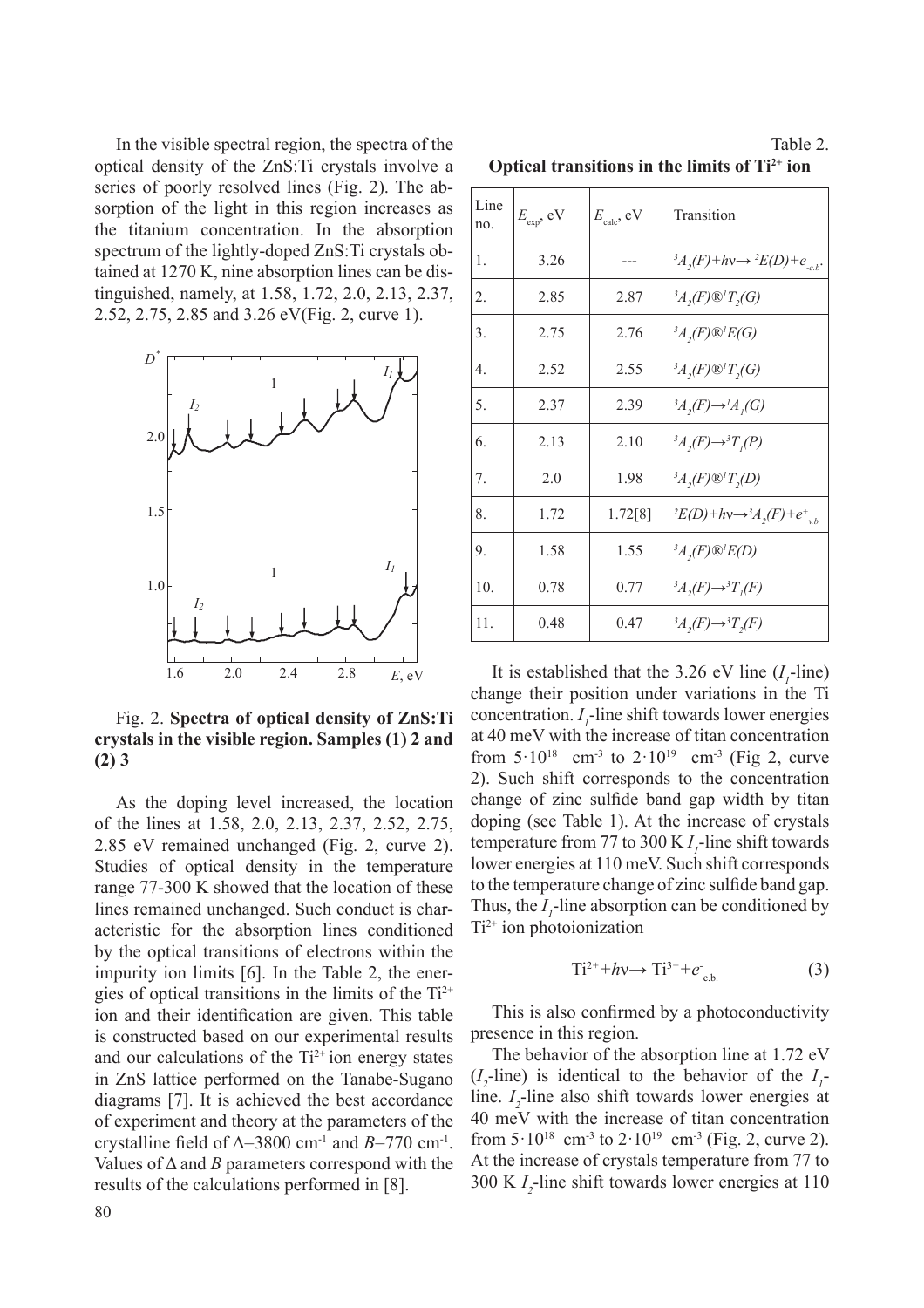meV. The corresponding absorption process can be represented as

$$
Ti^{+} + h\nu \rightarrow Ti^{2+} + e^{+}_{\nu.b.}
$$
 (4)

In the IR-region the spectra of optical density of ZnS:Ti crystals are characterized by the broad absorption bands at 0.48 and 0.78 eV. The optical density of the crystals increased with titanium concentration growth. The location of this band was unchanged under the temperature varying from  $77$  to  $300$  K and titanium concentration varying. These absorption lines were observed  $\frac{1}{2}$  before in [8]. According to our calculations (see Table 2), the absorption band at 0.48 eV can be explained by  ${}^{3}A_{2}(F)$ <sup>®</sup> ${}^{3}T_{1}(F)$  transitions occurring in the limits of  $Ti^{2+}$  ion. The absorption band at 0.78 eV is due to the  ${}^3A_2(F)\mathbb{D}{}^3T_2(F)$  intracenter transitions. At excitation by light corresponding to the high-energy intrinsic absorption region of Ti<sup>2+</sup> ions intracenter emission  ${}^{3}T_{1}(F) \rightarrow {}^{3}A_{2}(F)$ transitions were observed.  $\frac{1}{2}$ , the set region of the calculations (see ac to the  $A_2(P) \otimes I_2(P)$  indication

It should be noted that, as the doping level of the crystals increased, the absorption bands broadened. A similar broadening of the structure of the lines takes place in the absorption spectra in the visible spectral region. This is apparently associated with manifestation of the impurity– impurity interaction of the  $Ti^{2+}$  ions.

# **DETERMINATION OF THE TITANIUM**  DIFFUSIVITY IN THE ZnS CRYSTALS

The presence of characteristic titaniumabsorption lines in the visible region of the spectrum indicates that it is possible to determine the impurity-diffusion profile by measuring the relative optical density  $(\Delta^*)$ . This quantity is a function of the coordinate *x* in the direction of the diffusion flux and is defined by the expression

$$
\Delta^* = \frac{D^*(x) - D^*(\infty)}{D^*(0) - D^*(\infty)},
$$
\n(5)

where  $D^*(x)$  is the crystal's optical density as a function of the coordinate x,  $D^*(0)$  is the optical density of the crystal in the surface layer with the coordinate  $x = 0$ , and  $D^*(\Psi)$  is the optical density of the crystal in the region, where the titanium concentration is negligible (the crystal is not doped). The chosen definition of relative optical density makes it possible to compare the dependence  $\Delta^*(x)$  with the impurity concentration profile  $C(x)/C_0$  calculated by formula (1). By choosing the value of the diffusivity in Eq. (1), we managed to obtain good agreement between the relative optical density and titanium concentration profiles in the crystals (Fig. 3).



Fig. 3. Profiles of relative optical density (points in the curve) and diffusion profiles of Ti (solid lines) of ZnS: Ti crystals, samples (1) 3 and (2) 4. The temperature dependence of the **Ti diffusivity in ZnS crystals is in the inset.** relative optical de

The diffusivities of Ti in ZnS crystals at temperature 1270-1370 K were calculated similarly. The temperature dependence of diffusivity  $D(T)$ , presented in inset to Fig. 3, is described by Arrhenius equation

$$
D(T) = D_0 \exp\left(-\frac{E}{kT}\right),\tag{6}
$$

where the factor  $D_0 = 2.2 \cdot 10^3$  cm<sup>2</sup>/s, while the activation energy of diffusion  $E=2.33$  eV. At the crystals annealing temperature of 1270 K the diffusivities of titanium is  $10^{-10}$  cm<sup>2</sup>/c. This value is the same order that iron diffusivity in ZnS crystals, which we determined according to the procedure described in [9].

#### **CONCLUSIONS**

The study allows a number of conclusions. These are as follows: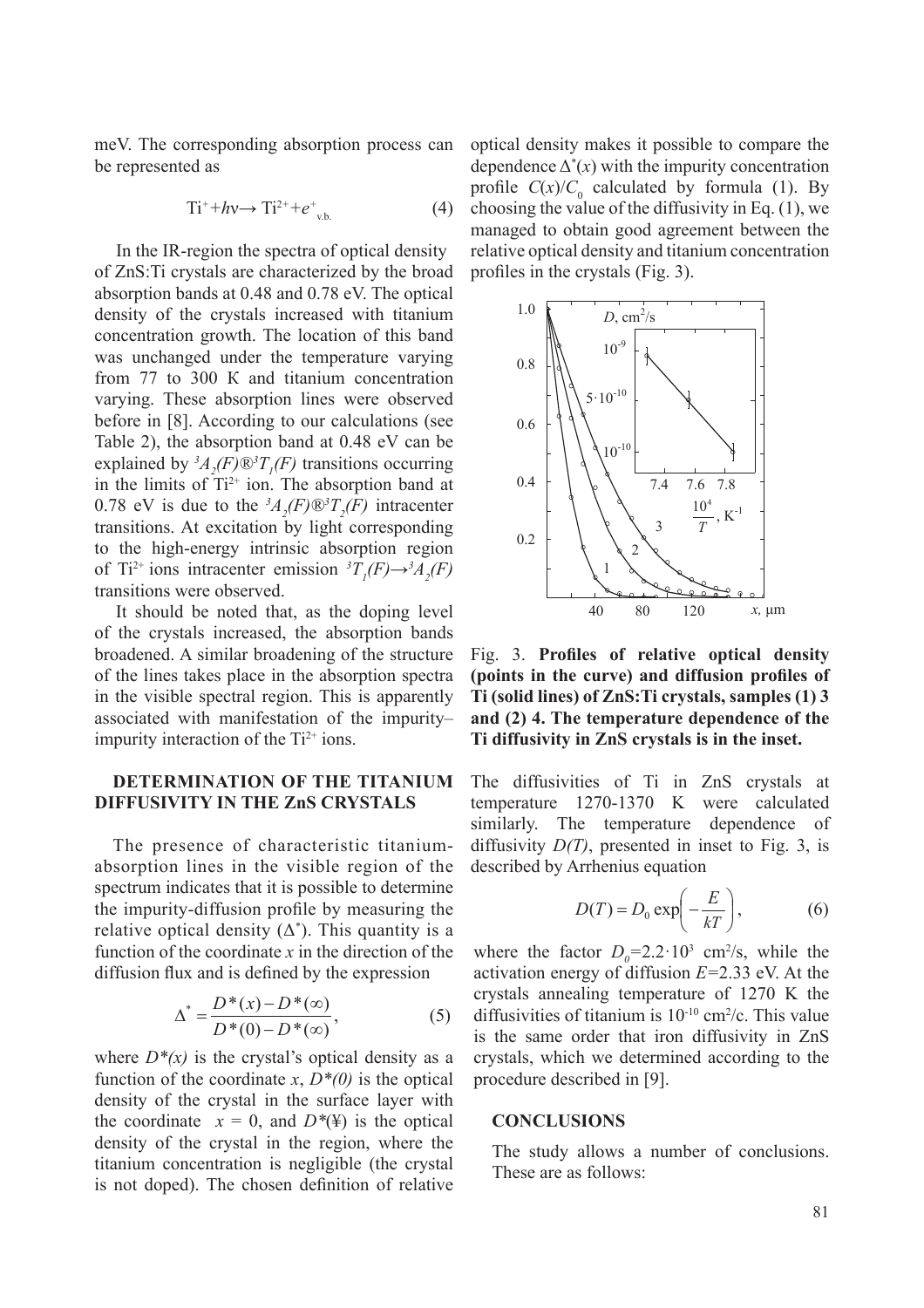- 1. The method of titanium diffusion doping of ZnS single crystals was developed. The maximum concentration of titanium impurity determined by the shift of the absorption edge in ZnS: Ti crystals was  $5 \cdot 10^{19}$  cm<sup>-3</sup>.
- 2. The nature of absorption lines of ZnS:Ti crystals in the visible and IR regions of the spectrum was identified.
- 3. The diffusivities of titanium in ZnS crystals in the temperature range  $1270-1370$  K were calculated for the first time. Analysis of the temperature dependence *D(T)* allowed us to determine the coefficients in Arrhenius equation:  $D_0 = 2.2 \cdot 10^3$  cm<sup>2</sup>/s and  $E = 2.33$  eV. At 1270 K the diffusivity of Ti is  $10^{-10}$  cm<sup>2</sup>/s.

# **REFERENCES**

- 1. 1. *Sorokina I.T., Sorokin E., Mirov S., et. al.* Broadly tunable compact continuous-wave Cr2+:ZnS laser //Optics letters – 2002. – V. 27, N.12. – P. 1040-1042.
- 2. 2. *Kozlovskii V. I., Korostelin Yu. V., Landman A. I., et. al.* Pulsed Fe2+:ZnS laser continuously tunable in the wavelength range of  $3.49 - 4.65$ ȝP//Quantum Electronics*.–*2011.- V. 41. - P.1-3.
- 3. 3. *Vaksman Yu. F., Nitsuk Yu. A., Yat-*

*sun V. V., Purtov Yu. N., Nasibov A. S., Shapkin P.V.* Optical Properties of ZnS:Ni Crystals Obtained by Diffusion Doping // Functional Materials. – 2010.  $-$  V. 17.  $-N.$  1.  $-$  P. 75-79.

- 4. 4. *Korostelin Yu. V., Kozlovsky V. I., Nasibov A. S., Shapkin P. V.* Vapour growth of II-VI solid solution single crystals // J. Cryst. Growth. – 1996. – V. 159. - P. 181-185.
- 5. 5. *Ukhanov Yu. I.* Optical Properties of Semiconductors. – Moscow: Nauka. –  $1997. - 366$  p.
- 6. 6. *Агекян В. Ф.* Внутрицентровые переходы ионов группы железа в полупроводниковых матрицах типа  $A_2B_3$  $(O630p)$  //  $\Phi TT - 2002 - T$ . 44,  $N_2$ . 11.  $- C. 1921 - 1939.$
- 7. 7. *Huheey J. E.* Inorganic chemistry, New York: Harper & Row - .1990 - 190.  $-696$  p.
- 8. 8. *Dziesiaty J., Lehr M. U., Peka P., Klimakow A., Muller S., and Schulz H.-J.* Optical and paramagnetic properties of titanium centres in ZnS // Eur. Phys. J., B – 1998. - V.4, P. 269-277.
- 9. 9. *Nitsuk Yu. A., Vaksman Yu. F., Yatsun V. V., Purtov Yu. N.* Optical absorption and diffusion of iron in ZnS single crystals // Functional Materials. – 2012.  $- V.$  19.  $- N. 2. - P. 75-79.$

The article is received in editorial 29.07.2013

UDC 621.315.592

*Yu. F. Vaksman, Yu. A. Nitsuk, Yu. N. Purtov, A. S. Nasibov, P. V. Shapkin*

# **OBTAINING AND OPTICAL PROPERTIES OF ZnS:Ti CRYSTALS**

### **Abstract**

ZnS:Ti single crystals obtained by diffusion doping are investigated. The spectra of optical density in the energy range 0.4-3.8 eV are investigated. On absorption edge shift of investigated crystals the titanium concentration is calculated. Nature of optical transitions determining optical properties of ZnS: Ti single crystals in the visible and IR-region of spectrum is identified.

The diffusion profile of the Ti dopant is determined via measurement of the relative optical density of the crystals in the visible spectral region. The Ti diffusivities in the ZnS crystals at 1270-1370 K are calculated. The Ti diffusivity at  $1270$  K equals  $10^{-10}$  cm<sup>2</sup>/s.

Key words: zinc sulfide, diffusion doping, titanium impurity, optical density, diffusivity.